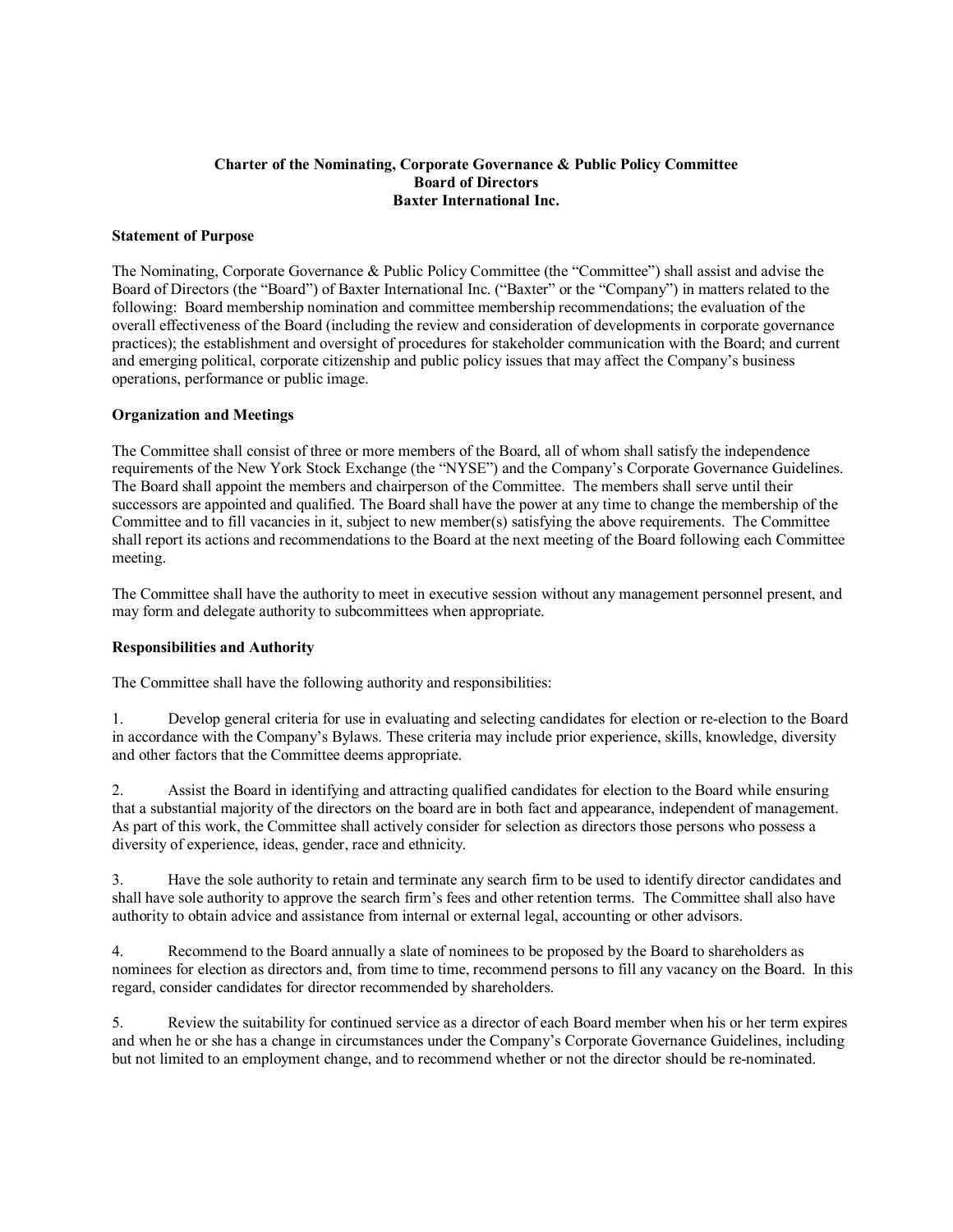6. Review periodically the size and composition of the Board and each committee, including whether the Board possesses an appropriate mix of skills, experiences and backgrounds, and to recommend to the Board any appropriate changes.

7. Recommend to the Board any changes in number, authority, procedures and duties of Board committees and the chairpersons and members who should serve thereon, and to recommend individual directors to fill any vacancy that might occur on a committee, including the Committee.

8. Advise the Board and the Chairman/Chief Executive Officer on major organization matters and issues relating to the organizational structure of the Company, including the election of officers.

9. Oversee the succession planning process for the Chairman/Chief Executive Officer as well as certain key management succession plans, which includes oversight of the evaluation of the executive management team.

10. Develop and implement an annual process for evaluating the performance of the Chairman/Chief Executive Officer that includes measurable performance objectives, performance assessment against such objectives and communication and coordination with the Compensation Committee in furtherance of its responsibility to recommend to the full Board compensation decisions with respect to the Chairman/Chief Executive Officer.

11. Develop and implement an annual procedure for evaluating the Board and each committee's performance and effectiveness in light of the Company's strategic objectives, the Company's Corporate Governance Guidelines and each committee charter that includes the solicitation of each director's individual views on Board performance and effectiveness, conducted in such a way as to maximize the likelihood of obtaining candid assessments. Share its evaluation results with the Board.

12. To the extent not delegated to other committees, review matters impacting the Company's image and reputation and its standing as a responsible corporate citizen, which may include the Company's policies, practices and procedures relating to the following areas:

- a. Communications with key stakeholders, including employees, the general public and stockholders;
- b. Community relations and activities and charitable contributions (including the underlying philosophy, goals and purposes of the Company's contribution activities);
- c. Public policy, government relations and advocacy activities (including activities of the Baxter Political Action Committee and other political contributions);
- d. Social and governance issues, including initiatives relating to access to healthcare and other social issues;
- e. Stockholder proposals submitted for inclusion in the Company's annual proxy materials that relate to public policy or social responsibility issues; provided, that the Committee shall coordinate with the Quality, Compliance & Technology Committee of the Board (the "QCT Committee") on stockholder proposals related to environmental or sustainability matters; and
- f. Other strategic issues or corporate actions the Board deems appropriate.

For the avoidance of doubt and except as contemplated in Section 12(e) above, the QCT Committee shall retain primary responsibility for the oversight of environmental matters generally (including related compliance oversight and sustainability matters).

13. Oversee the orientation of new Board members to the Company and its business. Encourage and monitor participation of Board members in continuing education opportunities relating to the Company's business and the responsibilities of the directors in the exercise of their fiduciary duties.